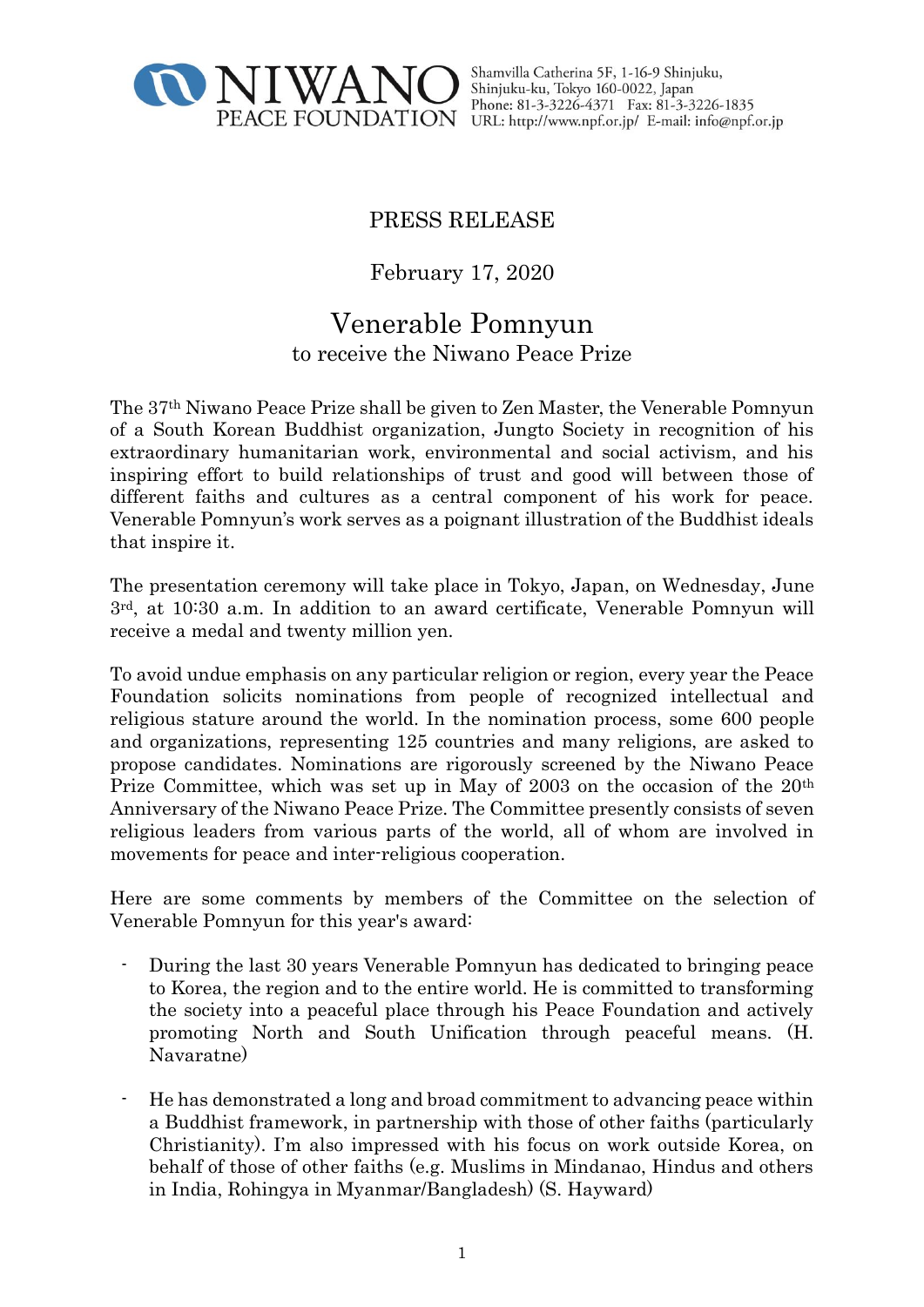- I watched many of his videos online and was struck with how he drew on his traditional Buddhist teachings to provide spiritual teaching to individuals, whilst at the same time organizing for peace at a much larger scale. His work is not confined to his own people and his own tradition– on the contrary he (and his founding organizations) have provided aid and support to a broad range of peoples, most notably for me given the current situation– providing aid to Rohingya Muslims fleeing Myanmar persecution in Myanmar. (S. Joseph)
- Ven. Pomnyun is a very charismatic person. I admire his capacity to combine his deep religious and spiritual teachings, expressed in a clear manner, with peace building concrete initiatives through defending fundamental human rights: right to food, to health, to religious liberty. I also admire his capacity to act in favor of people in need of other faiths collaborating with people of other faiths. Another reason that lead me to choose Ven. Pomnyun as a candidate for the prize is the fact that in creating Junto Society, with such a big number of Dharma Centers and so many members and making use of technological tools, he looks to the future. (F. Giovanelli)

## The Niwano Peace Prize

The Niwano Peace Foundation established the Niwano Peace Prize to honor and encourage individuals and organizations that have contributed significantly to inter-religious cooperation, thereby furthering the cause of world peace, and to make their achievements known as widely as possible. The Foundation hopes in this way both to enhance inter-religious understanding and cooperation and to encourage the emergence of still more persons devoted to working for world peace.

The Prize is named in honor of the founder and first president of the lay Buddhist organization Rissho Kosei-kai, Nikkyo Niwano. For Niwano, peace was not merely an absence of conflict among nations, but a dynamic harmony in the inner lives of people as well as in our communities, nations and the world. Seeing peace as the goal of Buddhism, Niwano devoted much of the latter half of his life to promoting world peace, especially through inter-religious discussion and cooperation.

### Niwano Peace Prize recipients are:

- 1. Archbishop Hélder P. Câmara (1983)
- 2. Dr. Homer A. Jack (1984)
- 3. Mr. Zhao Puchu (1985)
- 4. Dr. Philip A. Potter (1986)
- 5. The World Muslim Congress (1987)
- 6. Rev. Etai Yamada (1989)
- 7. Mr. Norman Cousins (1990)
- 8. Dr. Hildegard Goss-Mayr (1991)
- 9. Dr. A. T. Ariyaratne (1992)
- 10. Neve Shalom/ Wahat al-Salam (1993)
- 11. Paulo Evaristo Cardinal Arns (1994)
- 12. Dr. M. Aram (1995)